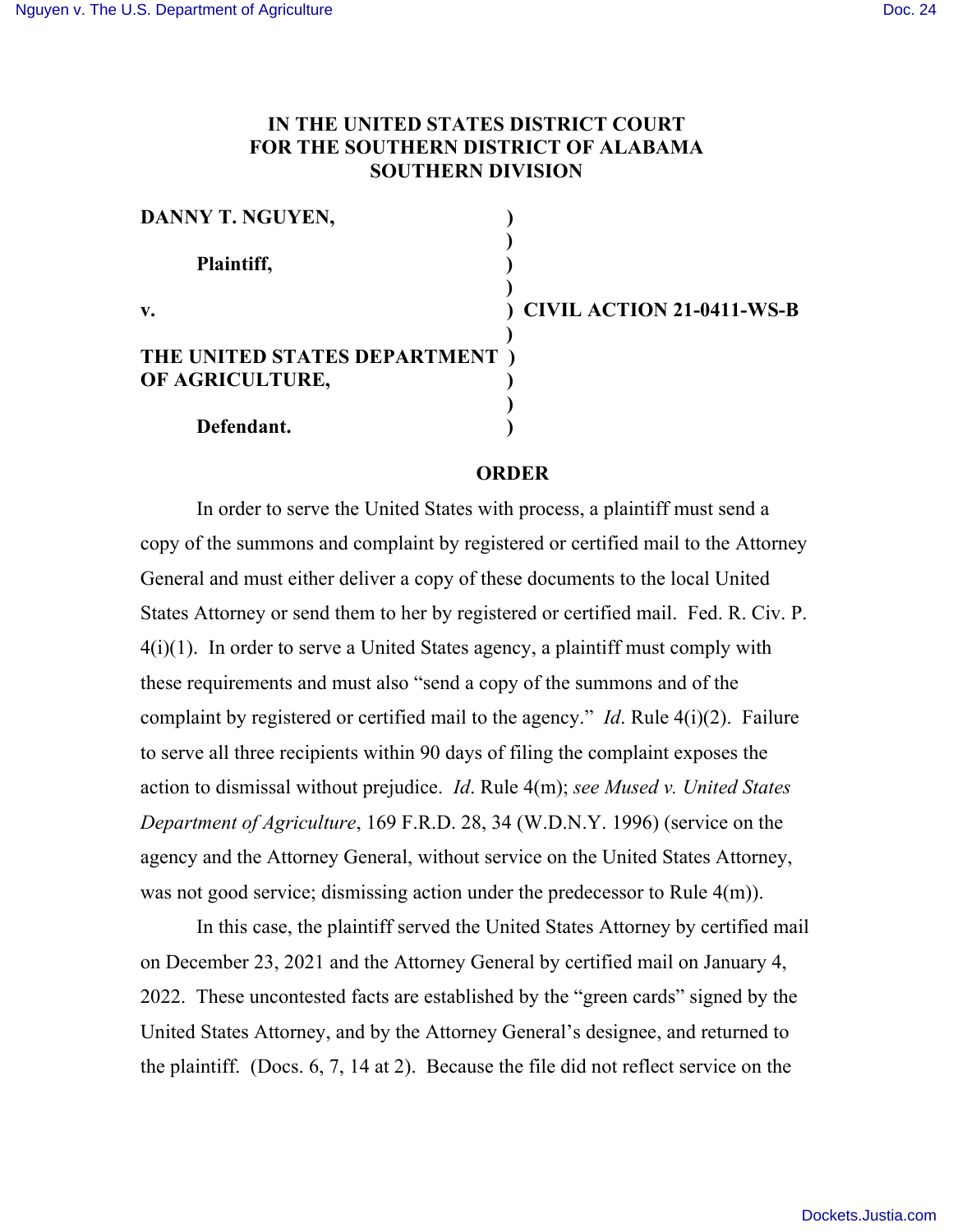agency, the Court entered an order on February 14, 2022 for the plaintiff to show cause why the action should not be dismissed under Rule 4(m). (Doc. 8).

The plaintiff insisted that he had sent process by certified mail to the agency, properly addressed, not just once, but twice. (Doc. 9 at 2). The plaintiff, however, was unable to produce a green card reflecting the agency's receipt of either mailing. For its part, the defendant told the Court on February 25 that "there is no record that Plaintiff actually served the Agency." (Doc. 11 at 2). The Court found no good cause but nevertheless granted the plaintiff an extension of time, to March 25, 2022, within which to demonstrate good service on the agency. (Doc. 12).

On March 30, 2022, the defendant moved to dismiss the complaint under Rule 4(m). (Doc. 14). The defendant represented that the plaintiff "has not yet served the Agency," and it submitted a tracking history in support of that proposition. (*Id*. at 3). The Court, finding that the tracking history raised more questions than it answered, set the matter for an April 26 evidentiary hearing and ordered the parties to pre-file all documents relevant to the service issue, "whether or not favorable to its position." (Doc. 15 at  $3 \& n.3$ ).

On April 15, 2022, the defendant filed a motion to cancel the evidentiary hearing and to withdraw its motion to dismiss. (Doc. 17). The defendant reported that, in preparing for the hearing, it had discovered that it had in fact been served with process, on or about February 24 and no later than March 2, 2022. (*Id*. at 2). The Court canceled the hearing, denied the motion to dismiss, and ordered the defendant to show cause for its repeated erroneous representations that the plaintiff had not served the agency. (Doc. 18). The Court noted that, had it "not set this matter for a hearing on the motion to dismiss and instead relied (as it should be able to do) on the government's representation, this action would have been dismissed despite the defendant's being patently unentitled to such relief," which the Court characterized as an "unacceptable" situation. (*Id*. at 1).

2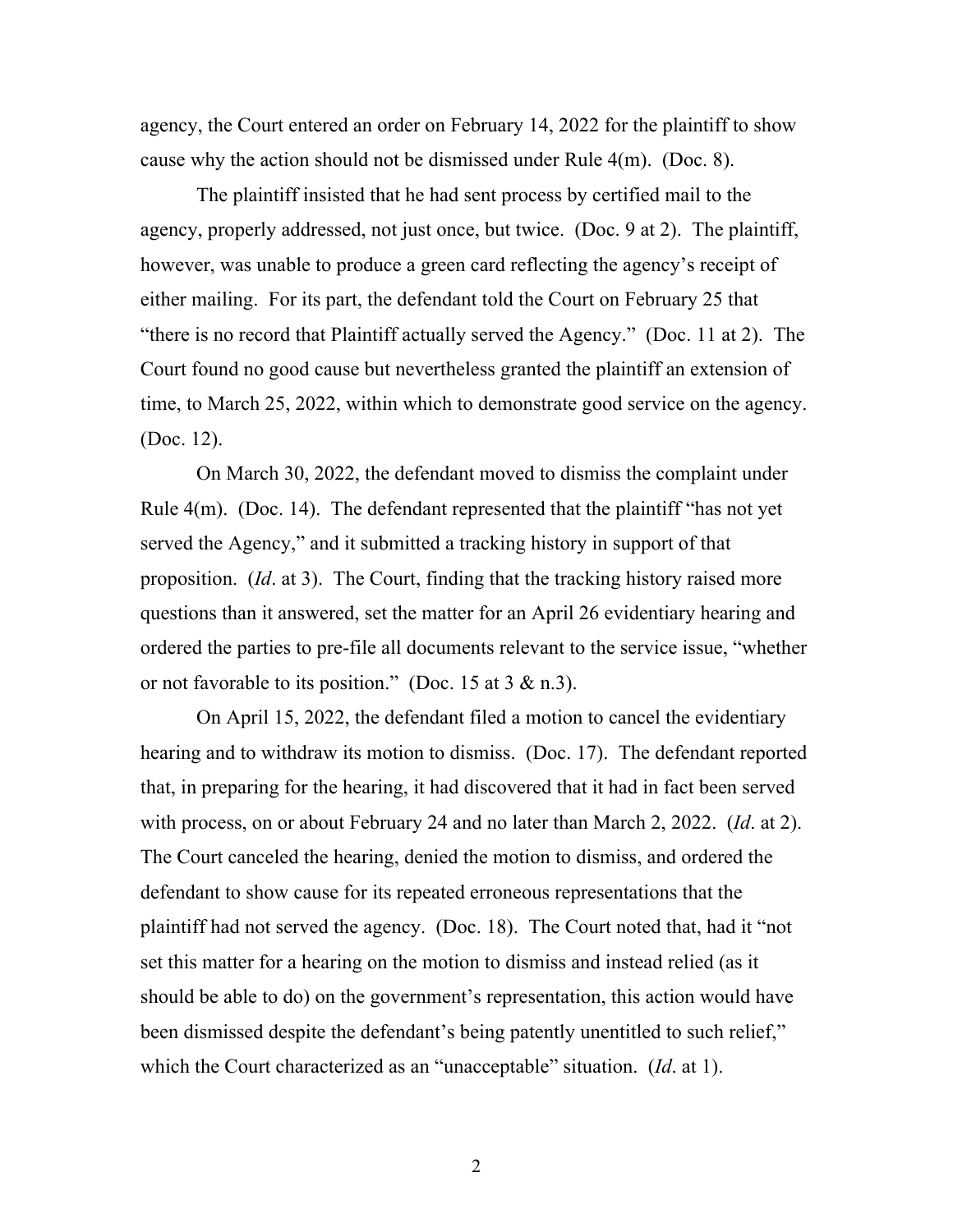The defendant has filed its response to the Court's show-cause order. (Doc. 20). The defendant and its counsel acknowledge the gravity of the situation, commendably accept responsibility for it, and offer explanation (as ordered by the Court) for how the situation came to be.

First, it is clear that the agency was served much earlier than stated by the defendant in its motion to withdraw its motion to dismiss. Process was initially sent by certified mail to the agency on December 22, 2021, (Doc. 14-1 at 2; Doc. 19-1 at 3), and it was received no later than January 26, 2022. (*Id*.). Process was next sent by certified mail to the agency on February 11, 2022, (Doc. 9 at 2), and it was received no later than February 24, 2022. (Doc. 19-1 at 3).

Second, the agency's procedures and practices, in place for the past two pandemic years, render it impossible for even the agency to determine exactly when service was accomplished in a particular case. All mail, including certified mail, is received at a central mail facility in Washington, D.C., but the mail facility does not sign and return any green cards. (Doc. 19-1 at 2-3). Instead, certified mailings are delivered to, or retrieved by, the relevant sub-agency or staff office – in this case, the Office of General Counsel ("OGC"). (*Id*. at 3 & n.2).

At some unknown point, OGC staff open the certified mailing, at some unknown point they scan the summons and complaint, and at some unknown point they email the scanned copies to the regional office that will handle the litigation (here, OGC Atlanta). (Doc. 19-1 at 3).<sup>1</sup> Neither the envelope, the green card, nor the tracking number is scanned by OGC and sent to the regional office. (*Id*.). The green card remains physically with OGC, (*id*.), but apparently not in a place it can

<sup>&</sup>lt;sup>1</sup> While OGC staff emailed OGC Atlanta a scanned copy of the summons and complaint on January 26, it it probable that this material was received by the agency weeks earlier. The summons to the Attorney General carries the same December 22, 2021 date as that directed to the agency, (Doc. 3 at 1, 2), and the Attorney General's green card reflects service on January 4, 2022. (Doc. 6).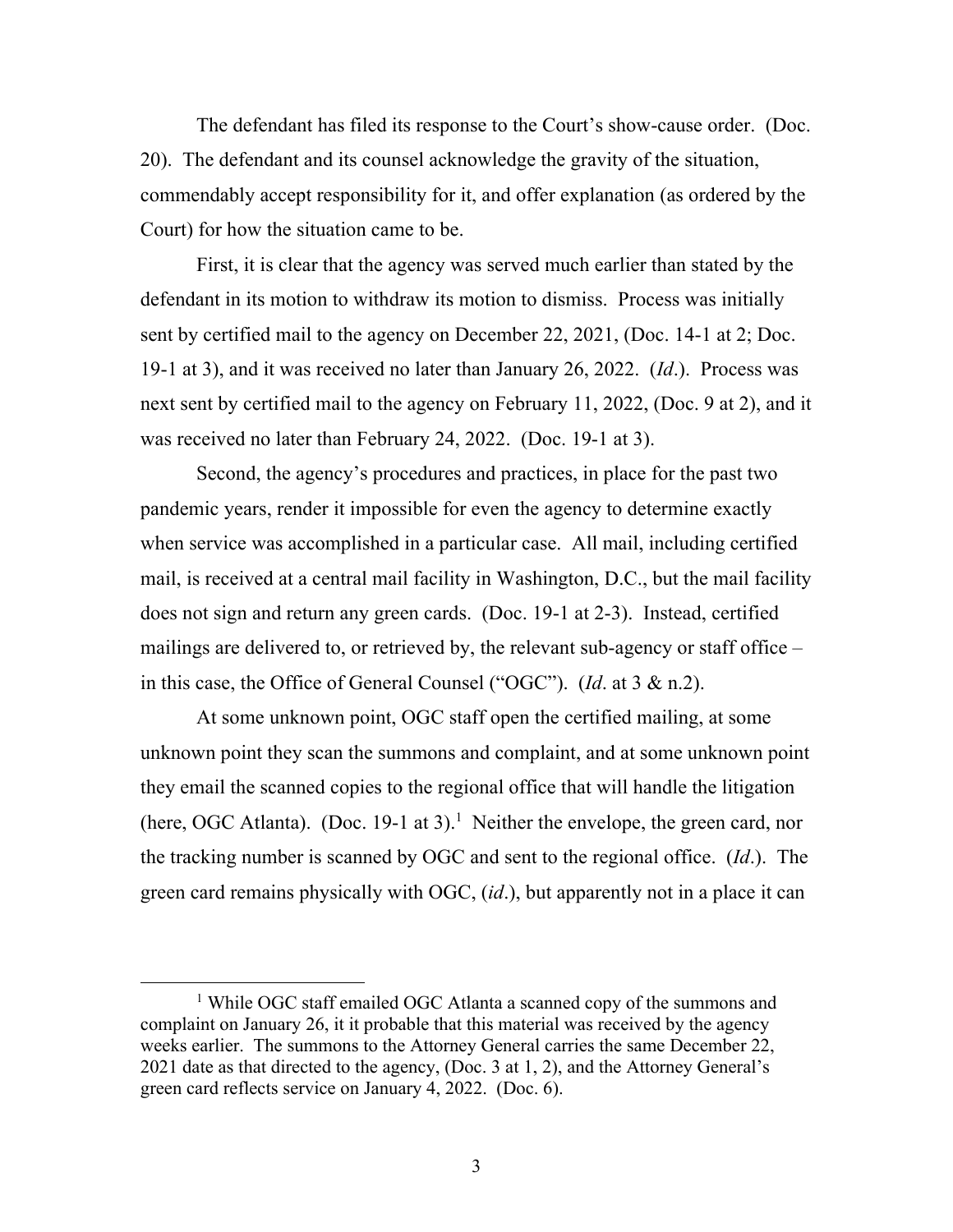be easily located;2 nor is the green card signed and returned by OGC. (*Id*. at 3). As the defendant describes it, "[c]ertified mail targeted for a regional office has been scanned and sent electronically and 'green cards' have languished unsigned." (Doc. 20 at 5). This inaction by the agency renders it essentially impossible for a plaintiff – including the plaintiff in this action – to demonstrate the fact or timing of service.

Third, the agency has maintained inadequate procedures and practices for addressing questions regarding service. Without detailing them, suffice it to say that the agency was unable to resolve the seemingly simple question of whether the summons and complaint in OGC Atlanta's possession had come via service or through some other means.

Fourth, and most disturbingly, the agency did not content itself with expressing to the Court either uncertainty or neutrality as to whether it had been properly served. Even though the agency admits that OGC Atlanta knew it possessed a scanned copy of the summons and complaint sent from OGC, and even though the agency has offered no possible source of such a scanned copy from OGC other than via service, (Doc. 19-2), it twice told the Court in definitive language, long after January 26, that "there is no record that Plaintiff actually served the Agency" and that the plaintiff "has not yet served the Agency."

The saving grace of this unfortunate situation is that the agency has committed itself to altered procedures going forward.<sup>3</sup> First, the administrative support staff of the sub-agency or staff office to which a certified mailing is directed "is responsible for signing and returning" the green card to the Postal Service "upon receipt." (Doc. 19-1 at 5). Second, "the Agency now scans the envelope and 'green card' and includes those when electronically transmitting

<sup>&</sup>lt;sup>2</sup> It appears from the agency's silence that it has been unable to locate the green cards and envelopes at issue in this case.

<sup>&</sup>lt;sup>3</sup> These assurances are provided in the declaration of the Director of the Office of Administration and Resource Management in OGC. (Doc. 19-1).